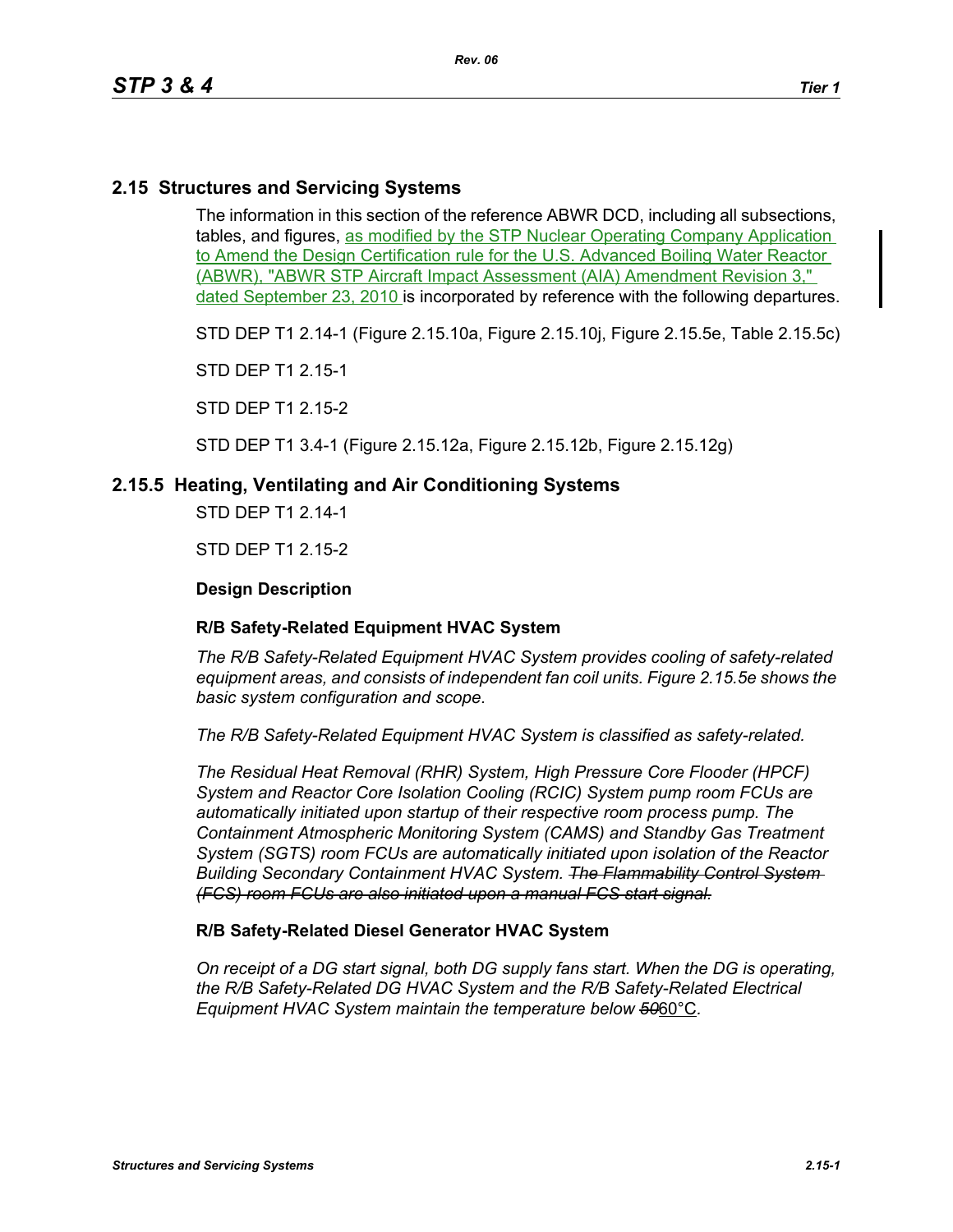# **2.15.11 Turbine Building**

STD DEP T1 2.4-2

*The Turbine Building (T/B) includes the electrical building and houses the main turbine generator and other power conversion cycle equipment and auxiliaries. The T/B is located adjacent to the safety-related Seismic Category 1 Control Building. With the exception of instrumentation associated with monitoring of condenser pressure, turbine first stage pressure, turbine control valve oil pressure and stop valve position,*  and electrical switchgear and trip breakers for the condensate pumps, *there is no safety-related equipment in the T/B. The electrical building houses various plant support systems and equipment such as nondivisional switchgear and chillers.*

# **2.15.12 Control Building**

STD DEP T1 3.4-1

# **2.15.13 Radwaste Building**

STD DEP T1 2.15-1

*The external walls of the RW/B below grade and the basemat are classified as Seismic Category I. The exterior walls above grade, the floor slabs, the interior columns, and the roof are classified as non seismic.*

*The external walls of the RW/B below grade and the basemat are designed and constructed to accommodate the dynamic and static loading conditions associated with the various loads and load combinations* as described in Regulatory Guide 1.143.*which form the structural design basis.The loads are those associated with:*

- *(1) Natural phenomena—wind, floods, tornados, earthquakes, rain and snow.*
- *(2) Internal event—floods.*
- *(3) Normal plant operations—live loads, dead loads and temperature effects.*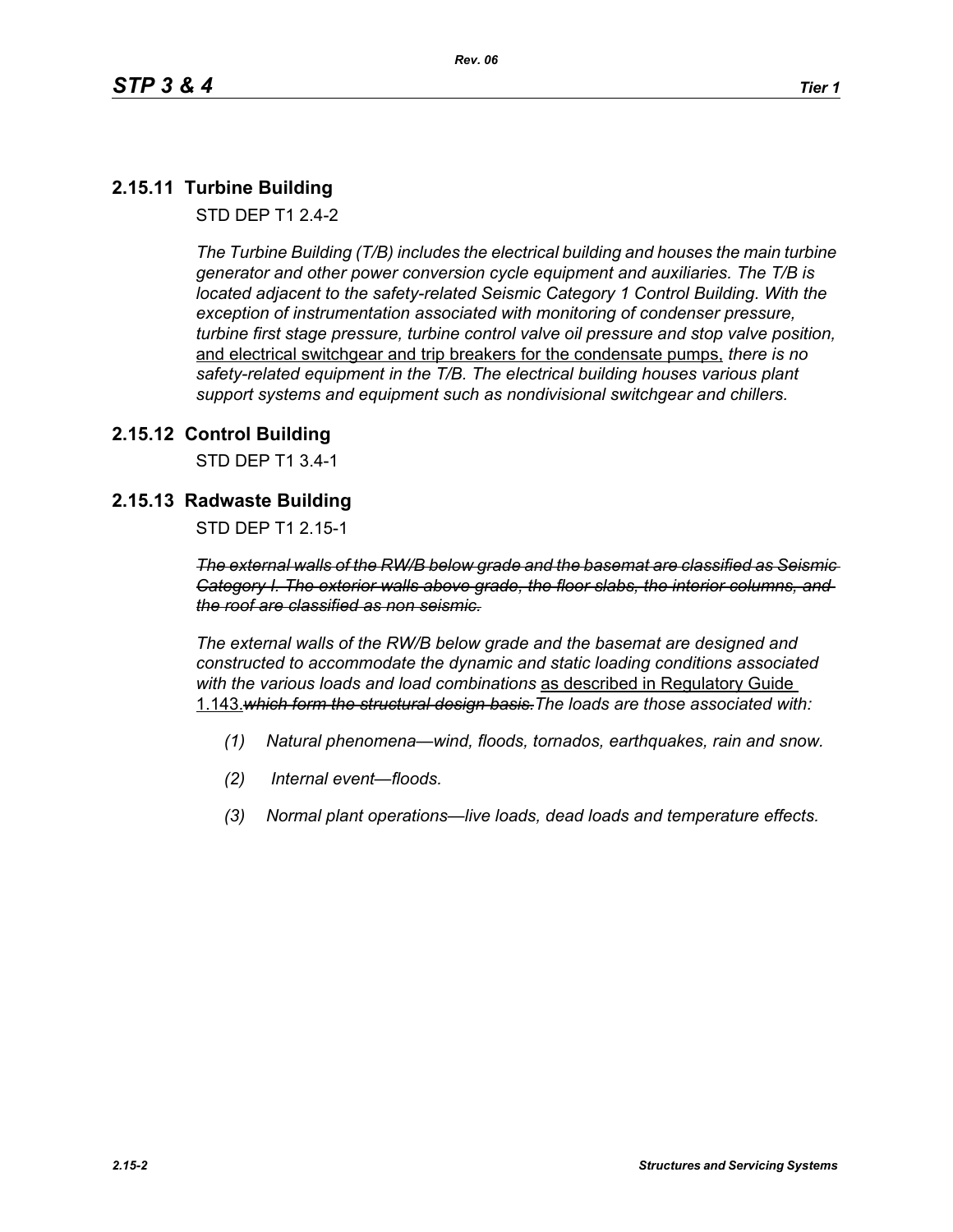| <b>Design Commitment</b><br>4. The FGS room FGUs are initiated upon a-<br>manual FCS start signal-Not used. | <b>Inspections, Tests, Analyses</b><br>4. Tests will be conducted on each as built FCS room- | <b>Acceptance Criteria</b>                                                            |
|-------------------------------------------------------------------------------------------------------------|----------------------------------------------------------------------------------------------|---------------------------------------------------------------------------------------|
|                                                                                                             |                                                                                              |                                                                                       |
|                                                                                                             | FGU using a simulated intitiation signal-Not used.                                           | 4. The FCS room FCU starts upon receipt of a<br>signal indicating FCS start-Not used. |
|                                                                                                             |                                                                                              |                                                                                       |
|                                                                                                             |                                                                                              |                                                                                       |
|                                                                                                             |                                                                                              |                                                                                       |
|                                                                                                             |                                                                                              |                                                                                       |
|                                                                                                             |                                                                                              |                                                                                       |
|                                                                                                             |                                                                                              |                                                                                       |
|                                                                                                             |                                                                                              |                                                                                       |
|                                                                                                             |                                                                                              |                                                                                       |
|                                                                                                             |                                                                                              |                                                                                       |
|                                                                                                             |                                                                                              |                                                                                       |

L,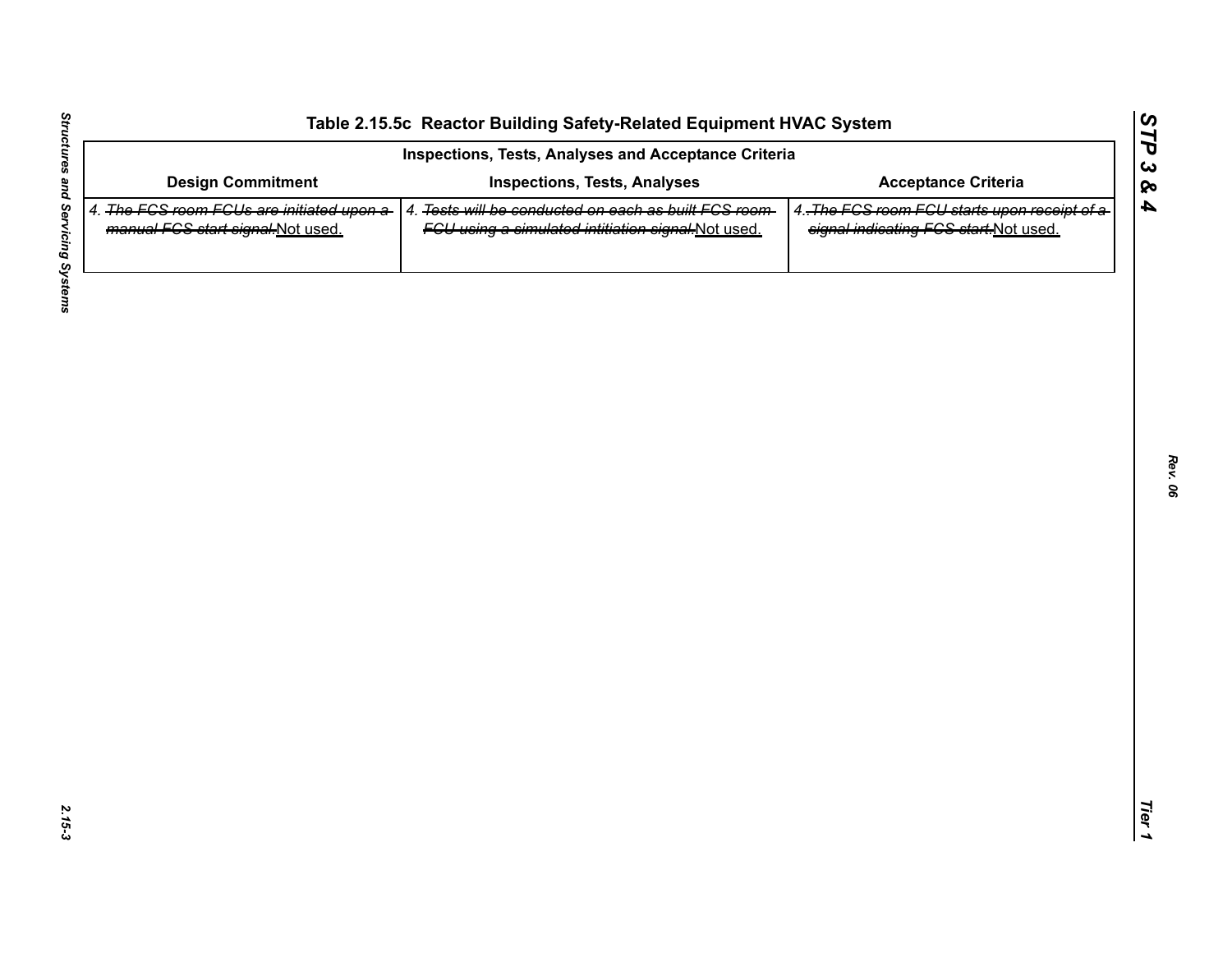

NOTES:

- 1. FCU COOLING WATER IS SUPPLIED BY THE RCW SYSTEM.
- 2. NORMAL VENTILATION AND SMOKE REMOVAL IS PROVIDED BY THE R / B SECONDARY CONTAINMENT HVAC SYSTEM.
- 3. ELECTRICAL POWER LOADS FROM DIVISIONS A,B, AND C ARE POWERED FROM CLASS 1E DIVISIONS I, II, AND II, RESPECTIVELY.

**Figure 2.15.5e Reactor Building Saftey-Related Equipment HVAC System**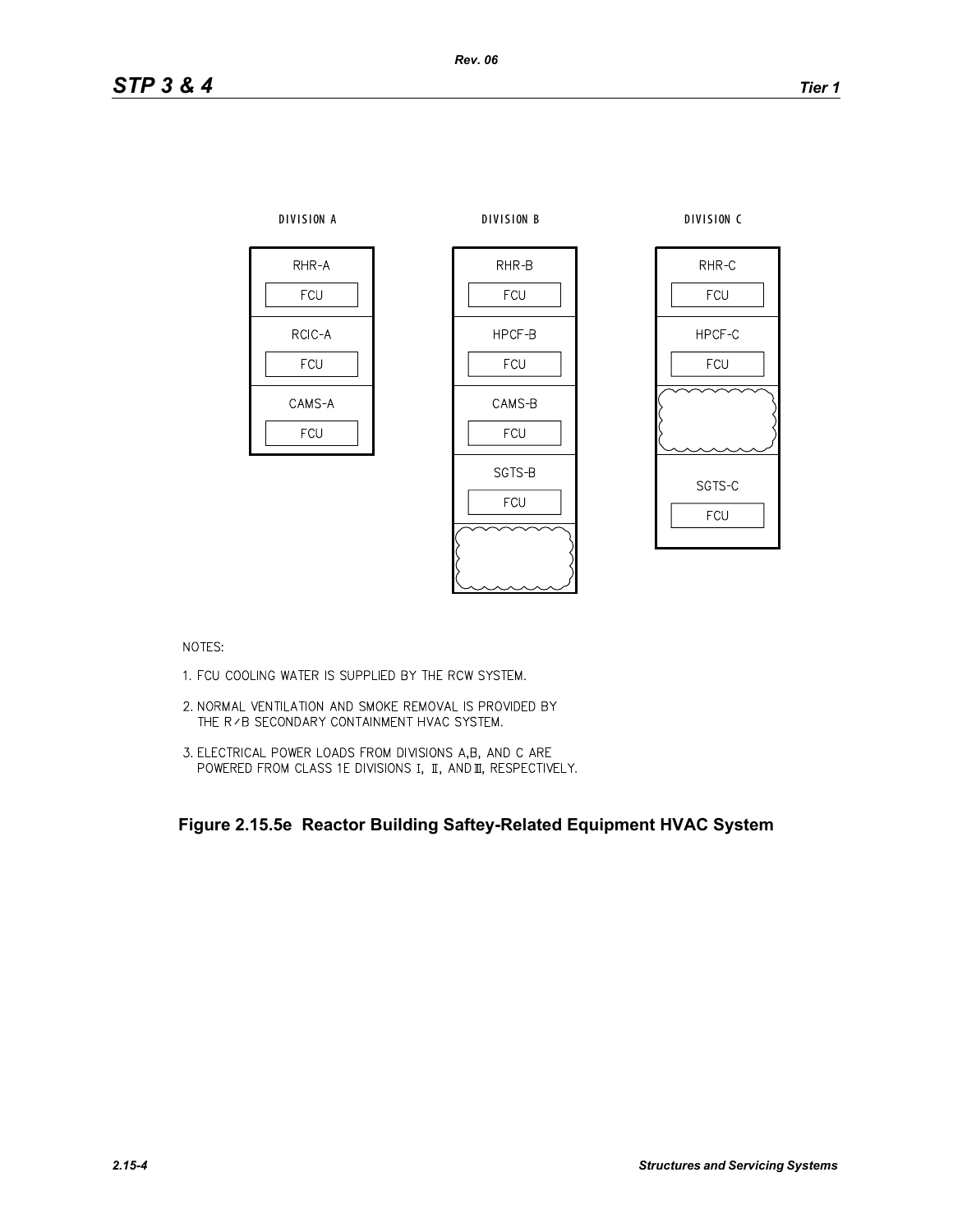

**Figure 2.15.10a Reactor Building Arrangement - Section A-A**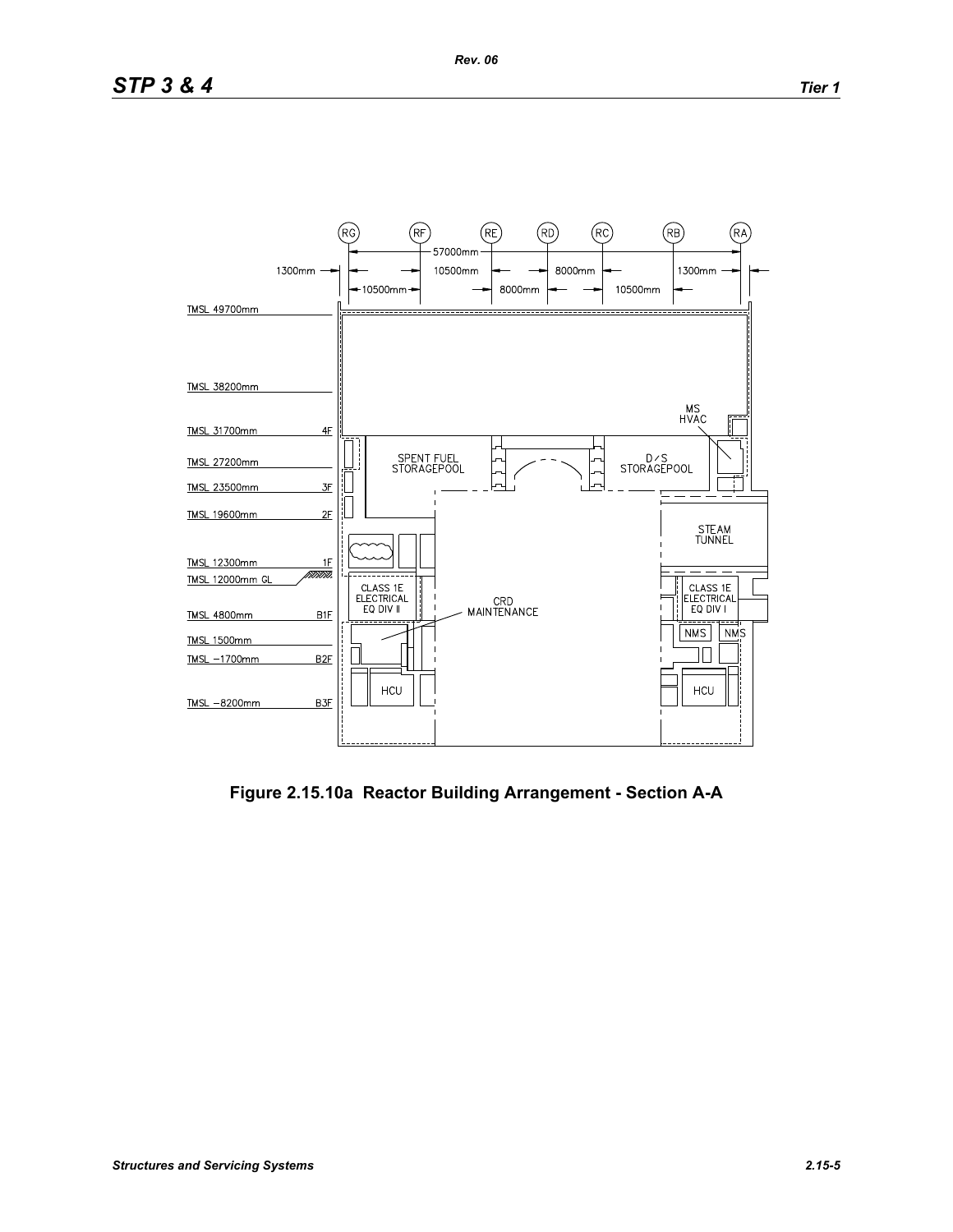*Rev. 06*

[s1]



**Figure 2.15.10j Reactor Building Arrangement, Floor 1F - Elevation 12300 mm**

[e1]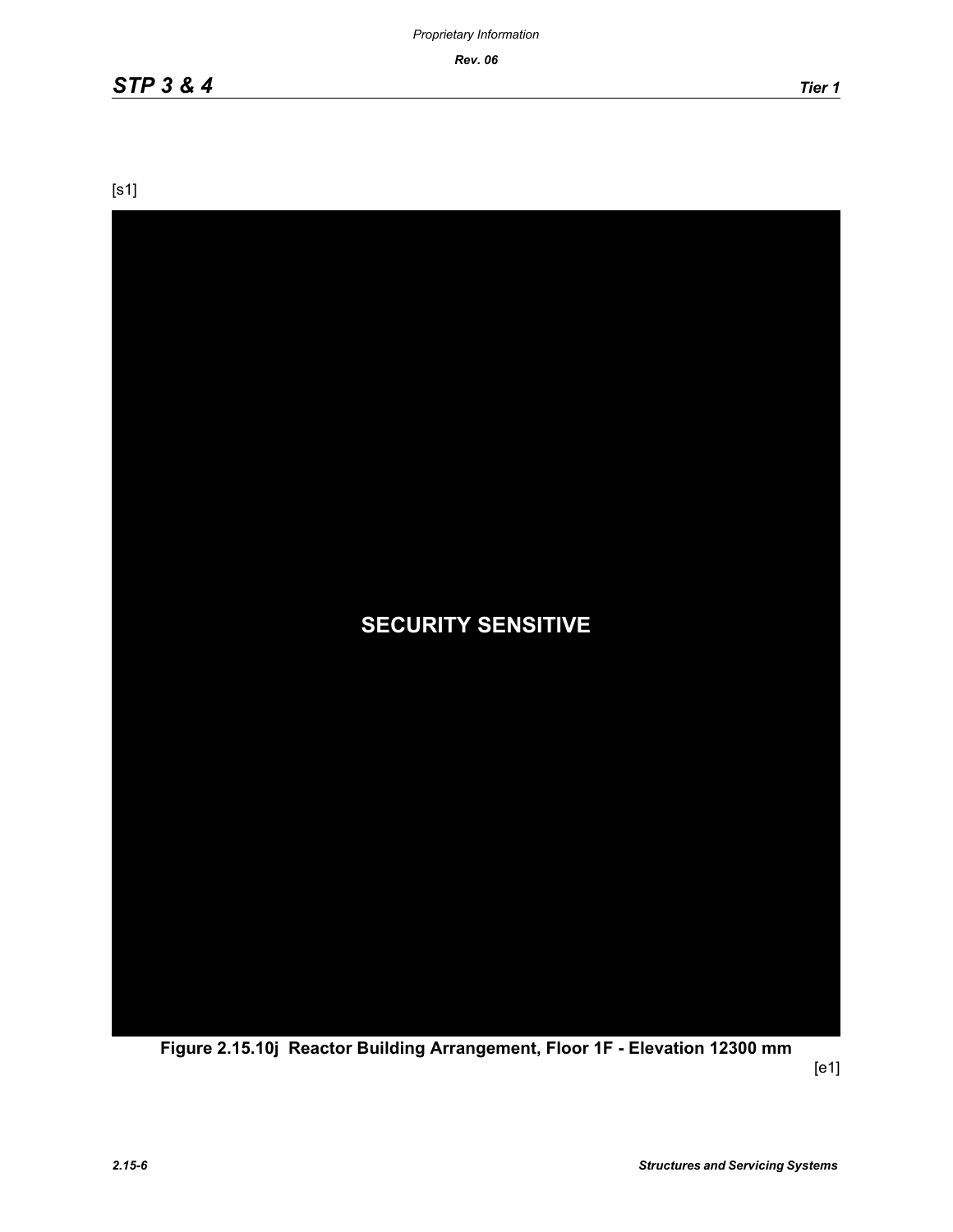

*STP 3 & 4*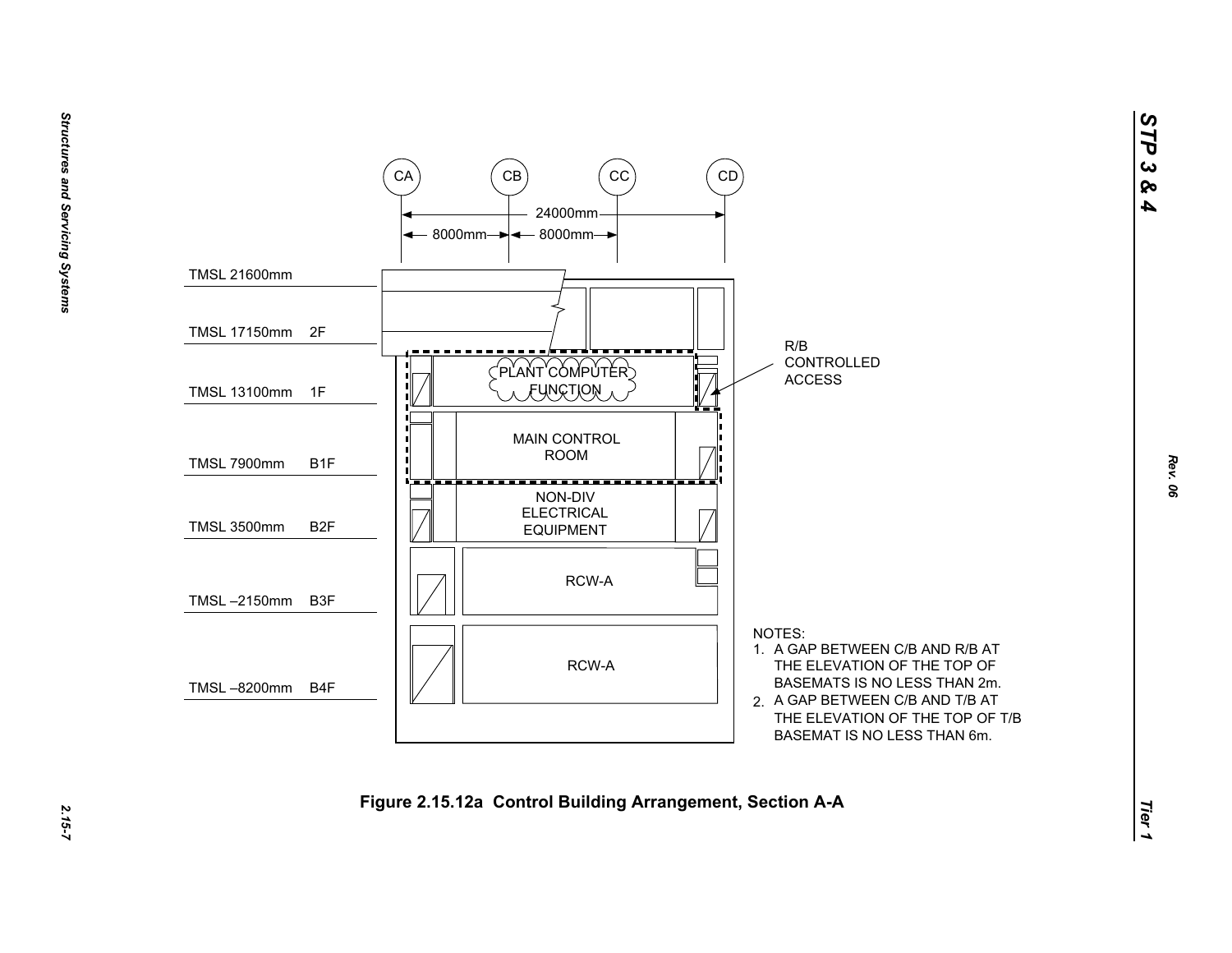